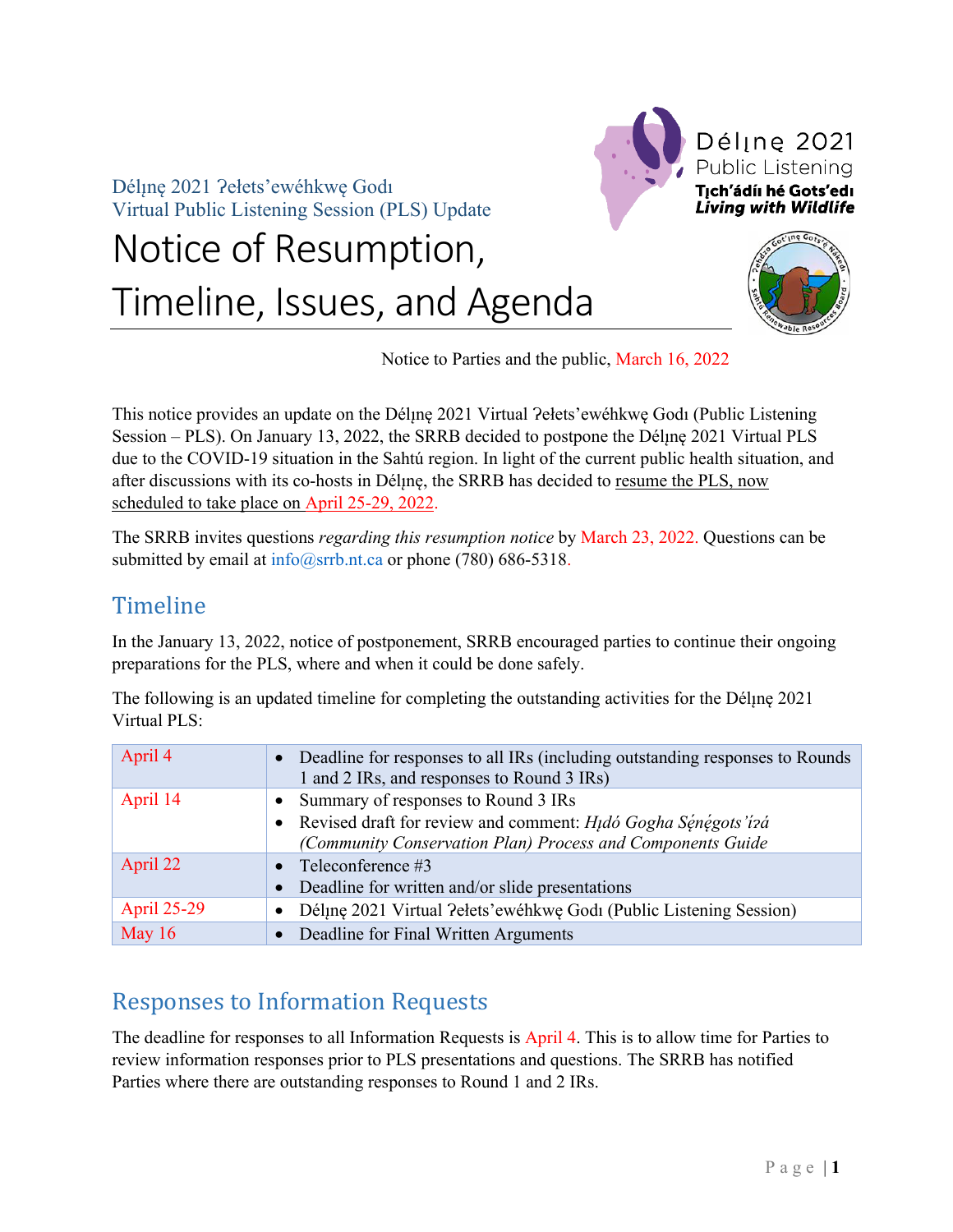# Presentations for the Déline 2021 PLS

Further to the Public Notice of December 17, 2021, the SRRB reminds Parties of its decision regarding the issues to be addressed at the Déline 2021 Virtual PLS. The Déline 2021 Virtual PLS is part of a larger five-part PLS series on the question: *"What is the most effective way to conserve caribou?*" The SRRB expects Parties to prepare presentations on the two remaining issues for the Déline 2021 Virtual PLS (as stated in the December 17, 2021 Notice on Issues and Deferred Issues).

The Dél<sub>l</sub>ne 2021 Virtual PLS is focused on the central question: *"What should people's role be in maintaining healthy relationships between caribou and other wildlife?*" Presentations should be about the status and relationships of caribou, people and community conservation planning, with special attention in this PLS to other wildlife (including predators and competitors).

The Délı̨nę 2021 Virtual PLS will also include consideration of a *Hı̨dó Gogha Sé ̨né ̨gots'ı́ ɂá (Community Conservation Plan - CCP) Process and Components Guide***.** The SRRB circulated a draft document on September 14, 2021, with a request for comments. The SRRB reviewed comments received to date and is preparing a revised draft that will be circulated by April 14. Presentations should include submissions on the April 14 Revised Draft of the *CCP Process and Components Guide*.

# Agenda for the Déline 2021 Virtual PLS

The SRRB provided Procedural Guidance and an Agenda on December 17, 2021. The Procedural Guidance remains valid and unchanged. The Agenda has been updated with revised dates.

It is still expected that participants will gather in community bubbles each day at 9:00 am so that technical issues can be addressed and the proceeding can start promptly at 9:30 am. The schedule provides for two-hour sessions each morning and afternoon, with a lunch break. If needed, there will be other health breaks during each day. Breaks will be called where there are suitable opportunities in the agenda.

## Monday, April 25

- 9:00 *Community bubble gathering, Party preparations, and technical checks*
- 9:30 *Opening prayer*

Chair and Déline Co-Host Opening Comments Introductions Review of Public Listening Agenda and Procedures Acknowledgement of Written Submissions Overview of key terminology and concepts Presentation by Déline Panel (1 hour) Parties' Questions/Comments (15 min. each) *Closing prayer*

## Tuesday, April 26

- 9:00 *Community bubble gathering, Party preparations, and technical checks*
- 9:30 *Opening prayer*